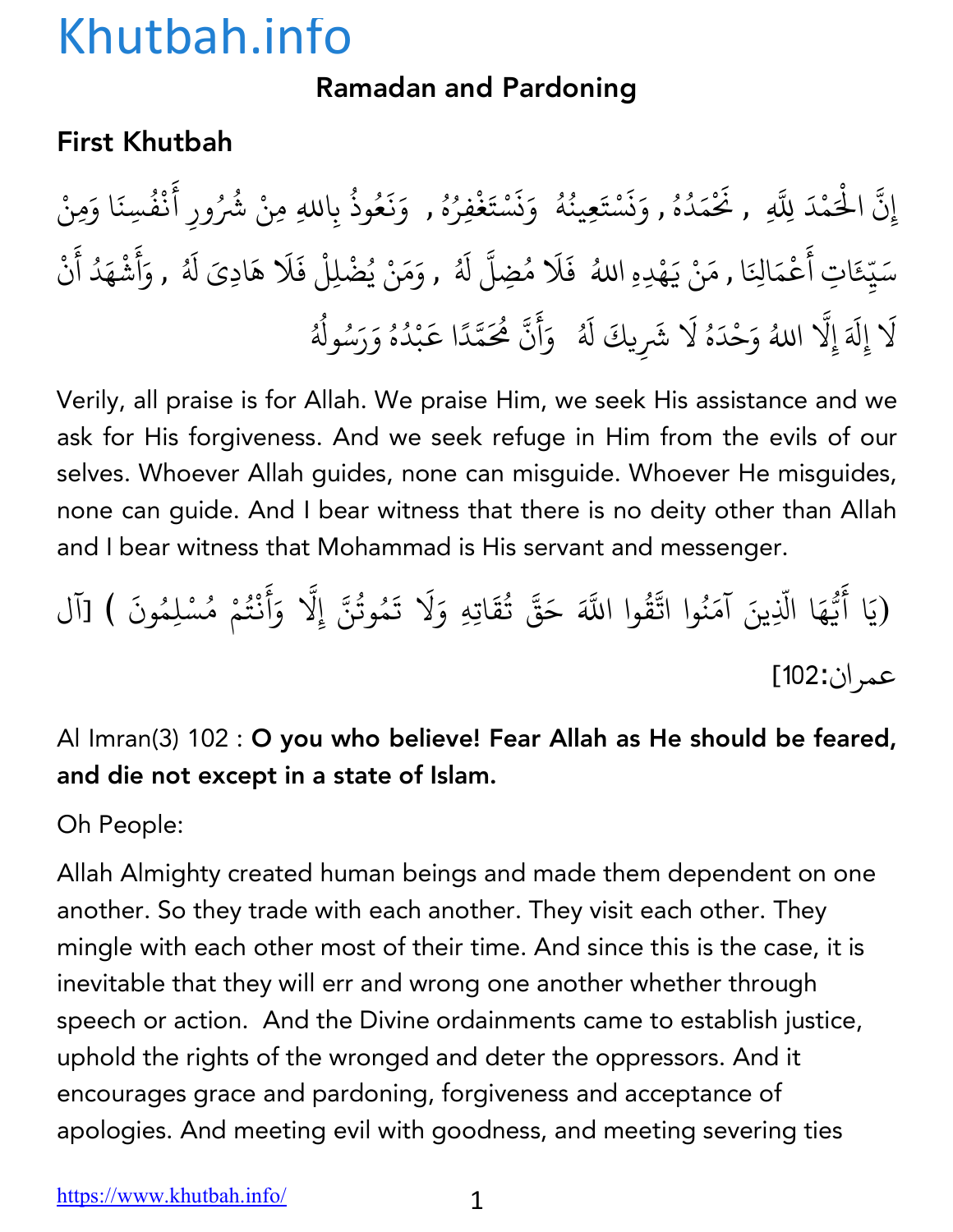with joining, and meeting ignorance with forbearance. And in doing so, there is great reward from the Lord of the worlds.

And our Lord, Glorified and Exalted, is Pardoning, Generous and loves pardoning. And loves those who pardon and He raises their ranks and gives them great reward. And how much does He, the Gloried, overlook the misdeeds of His creation and pardon them!! He creates them and sustains them and they deny Him!! And He repels from them calamities and adversities and they are not grateful to Him!! Except for a minority and how few they are. The Prophet : على الله

ما أحد <sup>ى</sup> سمعهمن االله؛ يدعون <sup>9</sup> الو; ثم يعافيهم ويرزقهم- هاور يراخكا ً أصب <sup>ل</sup> أذ ٌ 7378

### None is more patient over injury which is heard than Allah: They ascribe a son to Him, yet He bestows upon them health and provision. [Al Bukhari 7378]

And from His pardonning of His servants is that He accepts the repentance and pardons the sins. Allah says:

وَهُوَ الَّذِى يَقْبَلُ التَّوْبَةَ عَنْ عِبَادِهِ وَيَعْفُو عَنِ السَّيِّئَاتِ وَيَعْلَمُ مَا تَفْعَلُونَ-الشَّورى:25 ا<br>ا **: │** ْ **:** ْ **∶ ∶ ∶** <u>َّ</u> ُ ֧֧֦֧֚֝֟֓֝֝<br>֧֧֚֚֚֝֝<br>֧֚֚֝ ֧֦֧֝<u>֘</u> **ृ ∶** <u>ّ</u> ै।<br>। ∫<br>≀ **∶** ْ ֝֝֝֝֝֝֝**֝** ُ .<br>.

As-Shura (42) 25: And it is He who accepts repentance from His servants and pardons misdeeds, and He knows what you do.

Ali (may Allah be pleased with him) said:

ألا أخبركم بأفضل آية في كتاب الله تعالى حدثنا بها رسول الله -صلى الله عليه وسلم وَمَا أَصَابَكُمْ مِنْ مُصِيبَةٍ فَبِمَا كَسَبَتْ أَيْدِيكُمْ وَيَعْفُو عَنْ كَثِيرٍ-الشُّورى:30 ै।<br>। ُ **∶** ֢ׅ֚֝֝֝֝֟֟֟֟֟֟֟֟֟֟֟֟֟֟֜֟֟֟֟֟֟֟֟֟֟֟֡֬ ैं।<br>। ∫<br>∫ **∶ ∶** <u>ّ</u> المستقبل المستقبل المستقبل المستقبل المستقبل المستقبل المستقبل المستقبل المستقبل المستقبل المستقبل المستقبل ال<br>والمستقبل المستقبل المستقبل المستقبل المستقبل المستقبل المستقبل المستقبل المستقبل المستقبل المستقبل المستقبل ا ֧֖֖֖֖֦֧֦֧֦֧֦֦֧֦֧֦֧֦֧֦֧֦֧֦֦֧֧֧֦֧֦֧֦֦֦֧֧֧֦֧֧֦֧֧֦֧֚֚֚֝֟֟֓֓֝֓֓֝֬֝֬֝֬֓֓֝֬֓֝֬֓֓֬֓֝֬֝֬֓֬֓֓֬֬֓֝֬֓֝֬֝֬֝֬

### Shall I not inform you of the finest verse in the Book of Allah Almighty that the Messenger of Allah told us about?

https://www.khutbah.info/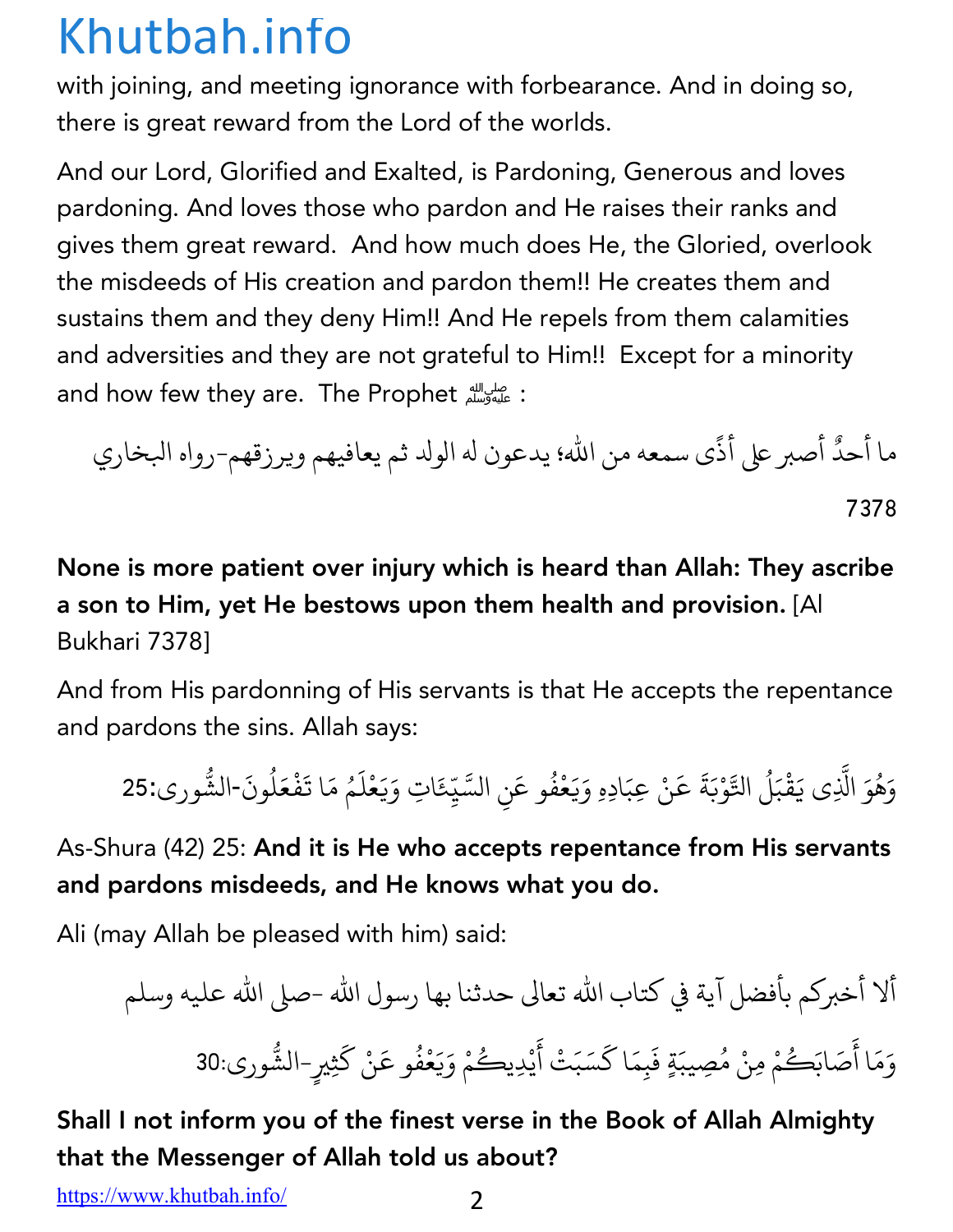As-Shura (42) 30: And whatever strikes you of disaster - it is for what your hands have earned; but He pardons much.

وسأفسرها لك يا عليّ: ما أصابكم من مرضٍ أو عقوبةٍ أو بلاء في الدنيا فبما كسبت أيديكم، والله تعالى أكرم من أن يثني عليهم العقوبة في الآخرة، وما عفا الله تعالى عنه في الدنيا فالله تعالى أحلم من أن يعود بعد عفوه-رواه الحاكم وصححه على شرط الشيخين ووافقه الذهبي: 445/2

And I will explain it to you, O Ali: Whatever sickness, punishment, or calamity befalls you in this world is because of what your hands have earned. And Allah Almighty is too generous to punish them again in the Hereafter. And Allah Almighty is too clement to account for something that He pardoned in this world. [Ath Thahaby 445/2]

And Allah praised those who retrain their anger and pardon others. And Allah made their reward paradise the width of which is the heavens and the earth. And He commanded His messenger على الله على الله the earth. And He commanded His messenger Allah said:

> فَاعْفُ عَنْهُمْ وَاسْتَغْفِرْ لَهُمْ وَشَاوِرْهُمْ فِي الأَمْرِ-آل عمران:159 ُ ֦֖֚֚֚֝֝֝֝֝֝ ֦֧֧֘֟֟֓<u>֚</u> ِّ ِ **Andrew Communication** ै।<br>। َ ِّ ِ ؚ<br>ؚ ैं।<br>। **Andrew Communication**

Al Imran (3) 159: So pardon them and ask forgiveness for them and consult them in the matter.

And in another verse:

فَاعْفُ عَنْهُمْ وَاصْفَحْ إِنَّ اللهَ يُحِبُّ المُحْسِنِينَ-المائدة:13 ُ َ ْ ِّ بِ **.** ∫<br>∕ ∫<br>≀

Al Maedah (5) 13: But pardon them and overlook [their misdeeds]. Indeed, Allah loves the doers of good.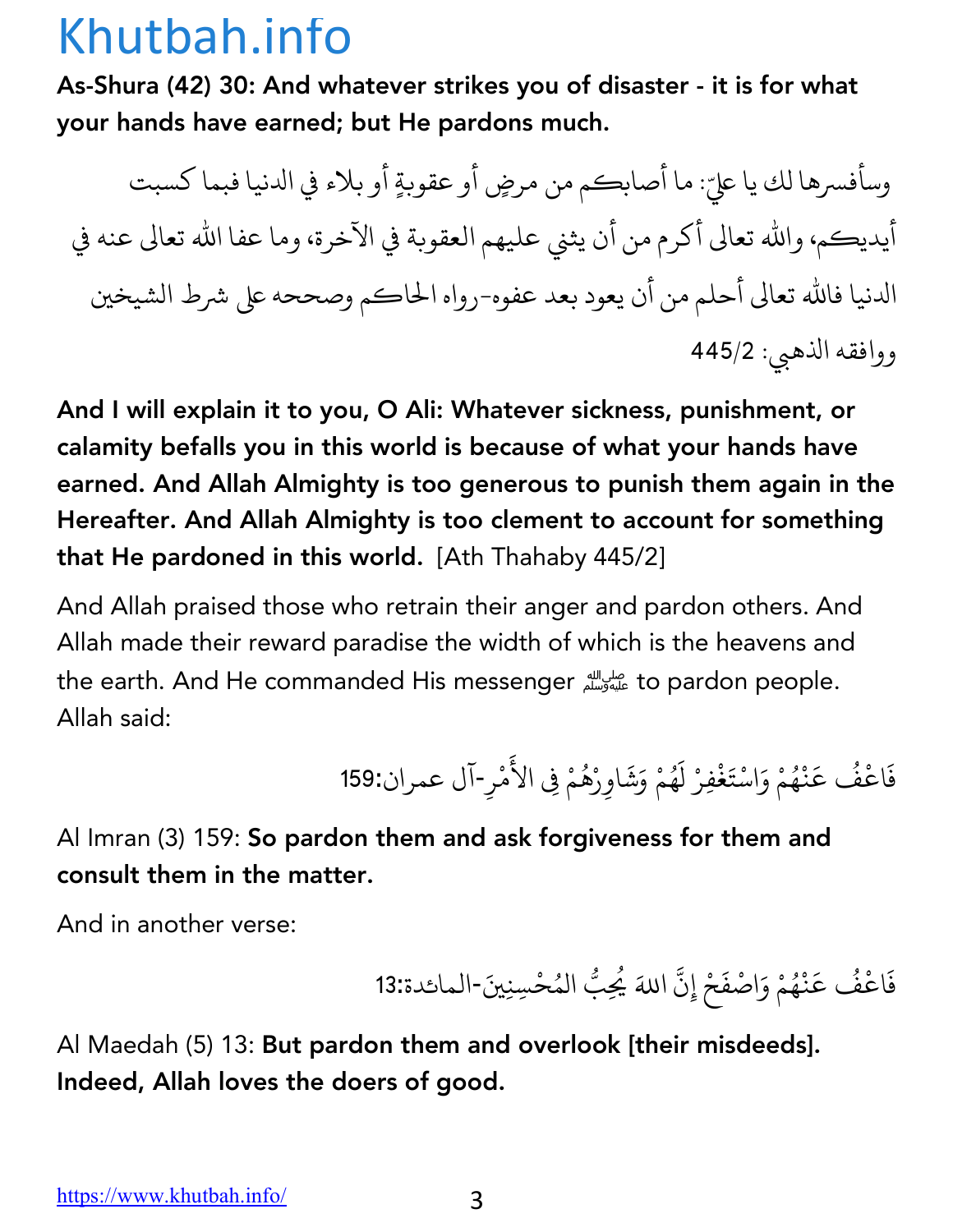AbdAllah bin Al-Zubair (may Allah be pleased with them) said in explaining Allah's words:

> خُذِ العَفْوَ وَأْمُرْ بِالعُرْفِ وَأَعْرِضْ عَنِ الجَاهِلِينَ-الأعراف:199 ∫<br>≀ َْ **∶** أ ْ المسلم<br>المسلمان<br>المسلمان ∫<br>່ ै।<br>। أ ैं।<br>। ؚ<br>ا

### Al Araf (7) 199: Take to pardonning, enjoin virtue, and turn away from the ignorant.

أمر الله نبيه -صلى الله عليه وسلم- أن يأخذ العفو من أخلاق الناس-أخرجه البخاري معلق ا: 4644  $\ddot{\phantom{a}}$ 

### The Prophet of Allah  $\ddot{\mathcal{Z}}$  was commanded to take to pardoning the conduct of the people. [Al Bukhari 4644]

Some of the righteous predecessors said about this verse: It is the most comprehensive verse in the Quran in regards to noble character.

And the Prophet's character was that of the Quran. And he did not leave pardoning except when one of Allah's prohibitions was violated. So he !used to get angry for the sake of Allah. And he did not reprise for himself. And from his !attributes that came in the Torah:

لا يدفع السيئة بالسيئة، ولكن يعفو ويغفر-أخرجه البخاري 2125

### He does not repel evil with evil, but rather he pardons and forgives. [Al Bukhari 2125]

And how many times was he wronged by the polytheists and hypocrites and he was patient upon their harm. Then when he had the upper hand and was able to do as he pleased with them, he pardoned them and forgot about what they did. He acted in accordance with the Book of Allah that commanded him with pardoning, and like the messengers before him. For Ibrahim (peace be upon him) said: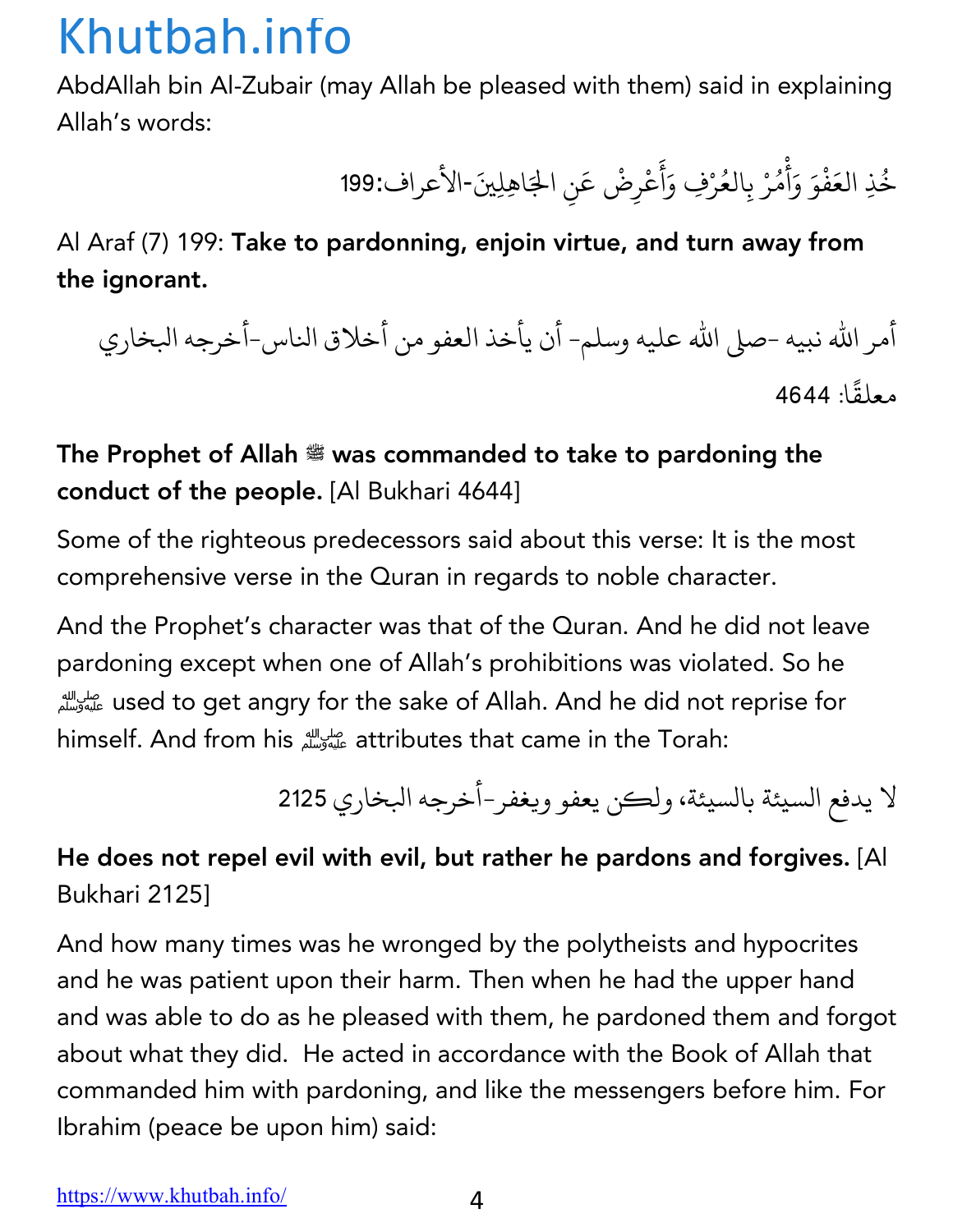فَمَنْ تَبِعَنِي فَإِنَّهُ مِنِّي وَمَنْ عَصَانِي فَإِنَّكَ غَفُورٌ رَحِيمٌ-إبراهيم:36 ्<br>। **∶** ्<br>। **:** ∫<br>≀ ֧֦֧֝<u>֘</u> **∶ ∶** ُ ٌ

Ibrahim (14) 36: So whoever follows me - then he is of me; and whoever disobeys me - indeed, You are [yet] Forgiving and Merciful.

And Yusuf's (peace be upon him) brothers envied him and threw him into the well. And from their action, he became a slave and was bought and sold. And he was harmed and afflicted. And when Allah Almighty gave him power and put him in a firm position to revenge for himself, he pardoned and forgave and said:

> لَا تَثْرِيبَ عَلَيْكُمُ اليَوْمَ يَغْفِرُ اللهُ لَكُمْ وَهُوَ أَرْحَمُ الرَّاحِمِينَ-يوسف:92 **Andrew Communication** َ **ृ** ْ **ृ** ∫<br>∫ ؚ<br>ۣ ैं।<br>। ؚ<br>ۣ

### Yusuf (12) 92: No blame will there be upon you today. May Allah forgive you; and He is the most merciful of the merciful.

And likewise the companions (may Allah be pleased with them) and those who followed (may Allah have mercy upon them) pardoned those who mistreated them. And they did good to those who wronged them. And they absolved those who were ignorant towards them. Omar (may Allah be pleased with him) said: I pardon all the people with regards to my rights.

And some money was stolen from Ibn Masood (may Allah be pleased with him) so the people supplicated against the thief. However, Ibn Masood said: Oh Allah if need led him to take it, then bless it for him, and if audacity in sinning led him to do it, then let it be his last sin.

Indeed pardoning is a station befitting of those conscious of Allah. Those who prioritize the future over the present and hope for the reward of Allah in the hereafter.

> وَجَزَاءُ سَيِّئَةٍ سَيِّئَةً مِثْلُهَا فَمَنْ عَفَا وَأَصْلَحَ فَأَجْرُهُ عَلَى الله-الشُّورى:40 ֺ<u>֓</u> ֧֦֧֝<u>֘</u>  $\overline{\phantom{a}}$ ֧<u>֘</u> ै।<br>। ٌ **Andrew Communication** ِّ بِ **∶** ֧֧֦֧֦֧֦֧֚֝֝֝֝ ै।<br>। أ ैं।<br>। ै।<br>। ्<br>।  $\ddot{\phantom{a}}$ ؚ<br>ۣ ∫<br>∫ .<br>.<br>.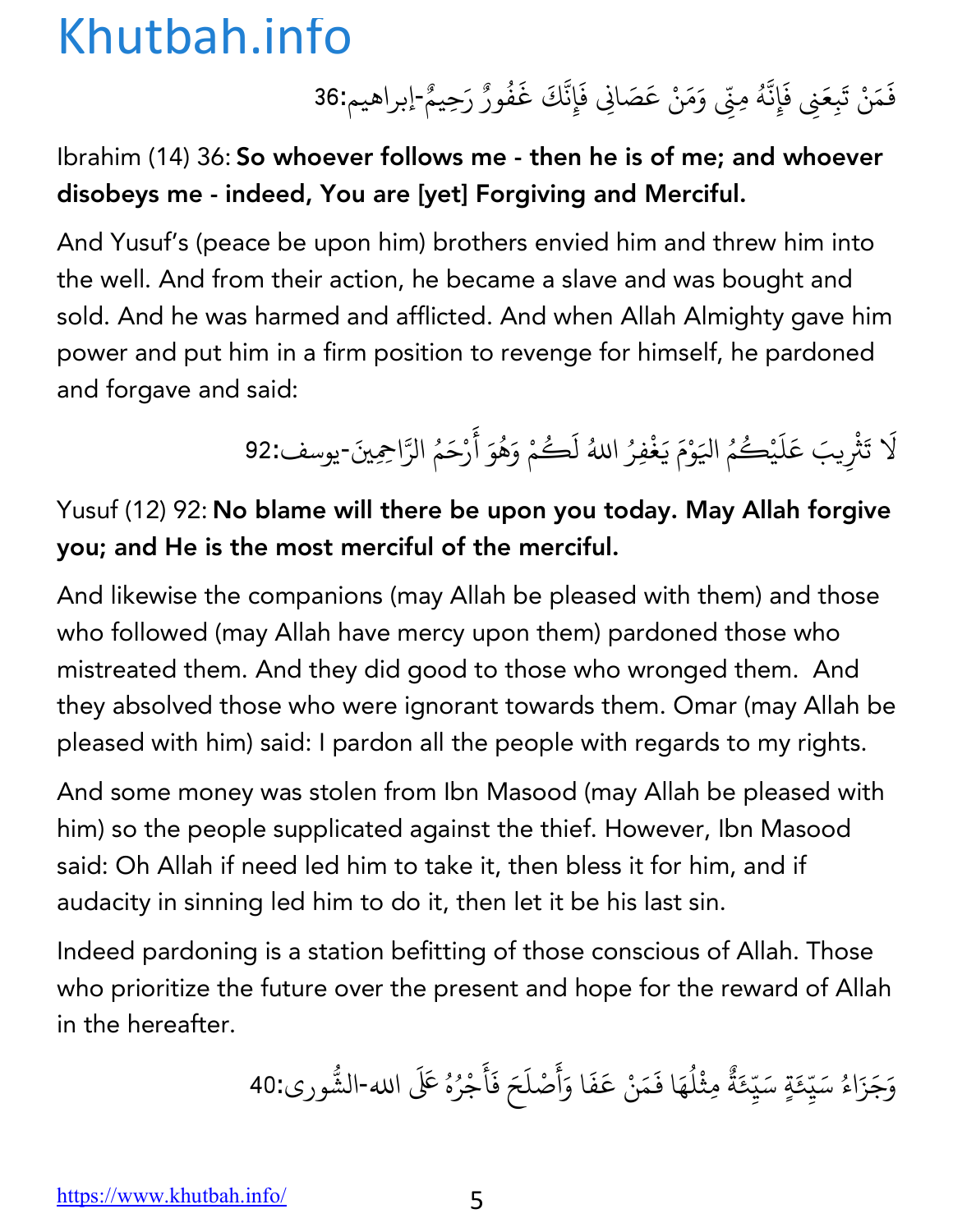As Shurah (42) 40: And the retribution for an evil act is an evil one like it, but whoever pardons and makes reconciliation - his reward is [due] from Allah.

This verse did not mention the nature or quantity of the reward. And it reffered that to Allah Almighty. And whoever's reward is upon Allah Almighty does not fear getting an insignificant reward or any diminishing. For Allah is the Bountiful the Generous, the Pardoning Forgiving. He gives generously. And that is not limited to the hereafter. A person by the grace of Allah Almighty could attain a reward for his pardoning in this world in addition to reward in store for him in the hereafter. As Abu Hurairah (may Allah be pleased with him) narrated that the Prophet عليه وسلم الله Allah be pleased with him) narrated that the

ما نقصت صدقة من مال، وما زاد الله عبدا بعفو إلا عزا، وما تواضع أحد لله إلا رفعه **ا**<br>ا ֧֦֧֝<u>֓</u> الله-رواه مسلم: 2588

### Charity does not diminish wealth, Allah does not increase a man in anything for his pardoning (others) but in honor, and none humbles himself for Allah but Allah raises him. [Muslim 2588]

And it is from the guidance of the Prophet المسلسلة الله على الله And it is from the guidance of the Prophet pardoning and wellbeing from Allah Almighty as related by Ibn Omar (may Allah be pleased with him) who said:

لم يكن رسول الله -صلى الله عليه وسلم- يدع هؤلاء الدعوات حين يمسي وحين يصبح: اللَّهُمَّ إني أسألك العافية في الدنيا والآخرة، اللَّهُمَّ إني أسألك العفو والعافية في ديني ودنياي وأهلي ومالي-رواه أبو داود 5074 وصححه الشيخ أحمد شاكر

The Messenger of Allah !never abandoned these supplications, every morning and evening: O Allah, I ask You for forgiveness and wellbeing in this world and in the Hereafter. O Allah, I ask You for

https://www.khutbah.info/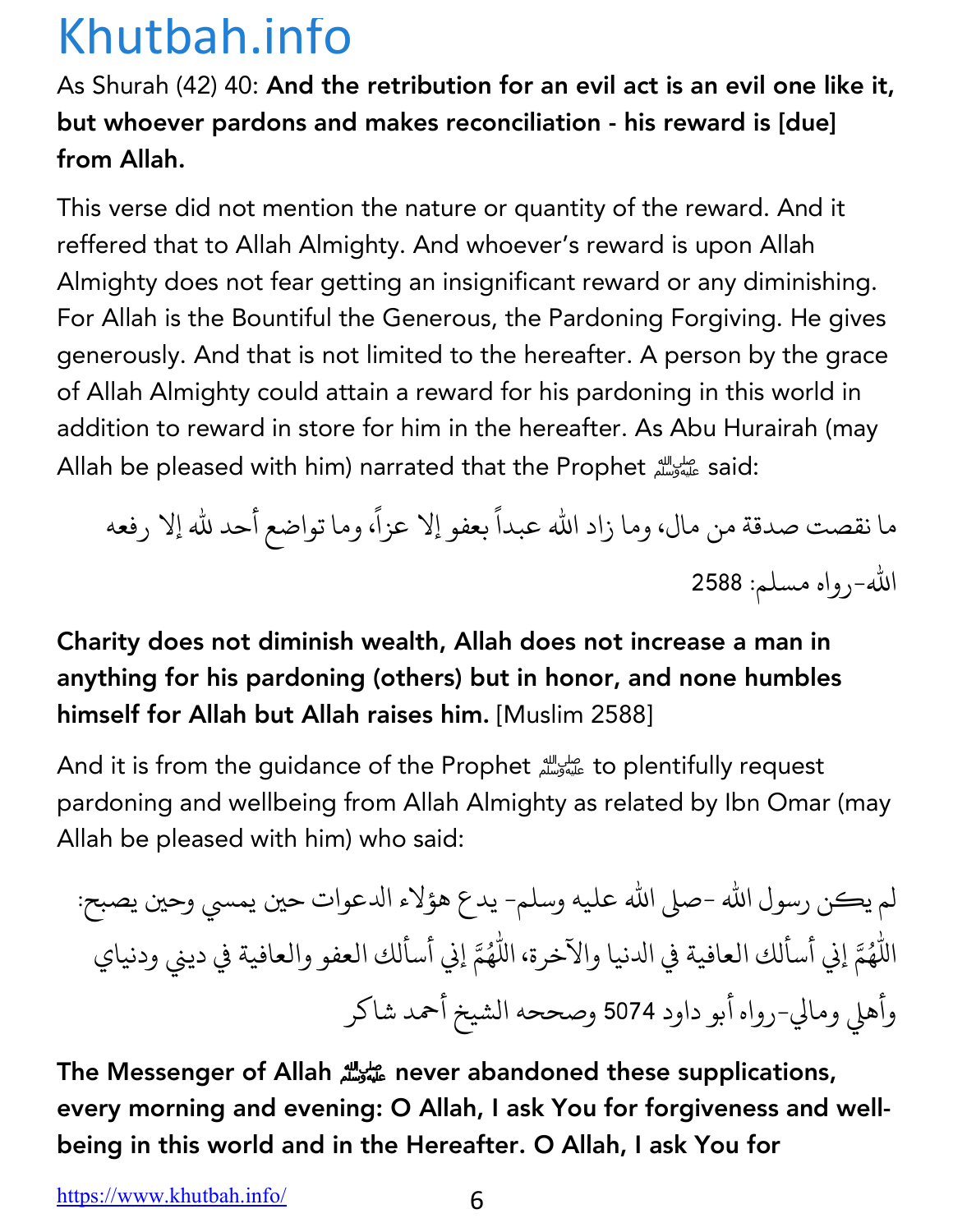forgiveness and well-being in my religious and my worldly affairs and in my family and wealth. [Abu Dawood 5074]

And the Messenger of Allah  $\mathcal{L}$  used to say at the end of his Witr prayer:

اللَّهُمَّ إني أعوذ برضاك من سخطك وبمعافاتك من عقوبتك-رواه أبو داود 1427

### O Allah, I seek refuge in Your pleasure from Your wrath; I seek refuge in Your pardon from Your punishment. [Abu Dawood 1427]

So it behooves the Muslim to pardon and forgive, to overlook mistreatment and to turn away from the ignorant. Until he attains the station of those who pardon. And ask Allah assistance over his self that calls to evil and drives him to revenge and victory for himself. Just as he asks Allah for pardoning and wellbeing in his religious affairs, worldly affairs and the hereafter.

أَقُولُ مَا تَسْمَعُونَ وَأَسْتَغْفِرُ اللّٰهَ لِي وَلَكُمْ مِنْ كُلِّ ذَنْبٍ فَاسْتَغْفِرُوهُ إِنَّهُ هُوَ الغَفُورُ الرّحِيمُ **َ ُ ُ َ َ ُ َ َ ْ َ َُ ُ ِ َ ْ َ ُ َّ ُ ُ َ ُ ُ ُ**

I say what you have heard and I seek forgiveness from Allah for me and you from every sin. So seek forgives from Him, Verily He is Oft-Forgiving, the Most Merciful.

#### Second Khutbah

**مَ ال ْ د ُ ِب لا َّ الص َ ,ِ <sup>و</sup> َّ َ ة ُ و لا َّ الس َ َ م <sup>ر</sup> ََل ُ س َ ُ ِ , و <sup>أ</sup> َ وِل االله َ ش ْ ه َ د أ ُ َ ن لا ْ ِW إ َ ْ َ َ ِلا إ ا َّ ْ الله َ ُ و ح َ د ْ َ ه لا ُ ش َ ْ َ يِ ك ْ َ W َ ُ و َ أ َ ش ْ ه َ د ُ أ َ ن م َّ َُ م َّ د َ ا ً ق َ ب ْ د ُ ه ُ و ر َ س َ ُ و ْ W ُ ُ**

All praise is to Allah, and peace and blessings upon the Messenger of Allah, and I bear witness that there is no deity other than Allah and I bear witness that Mohammad is His slave and messenger.

Oh people: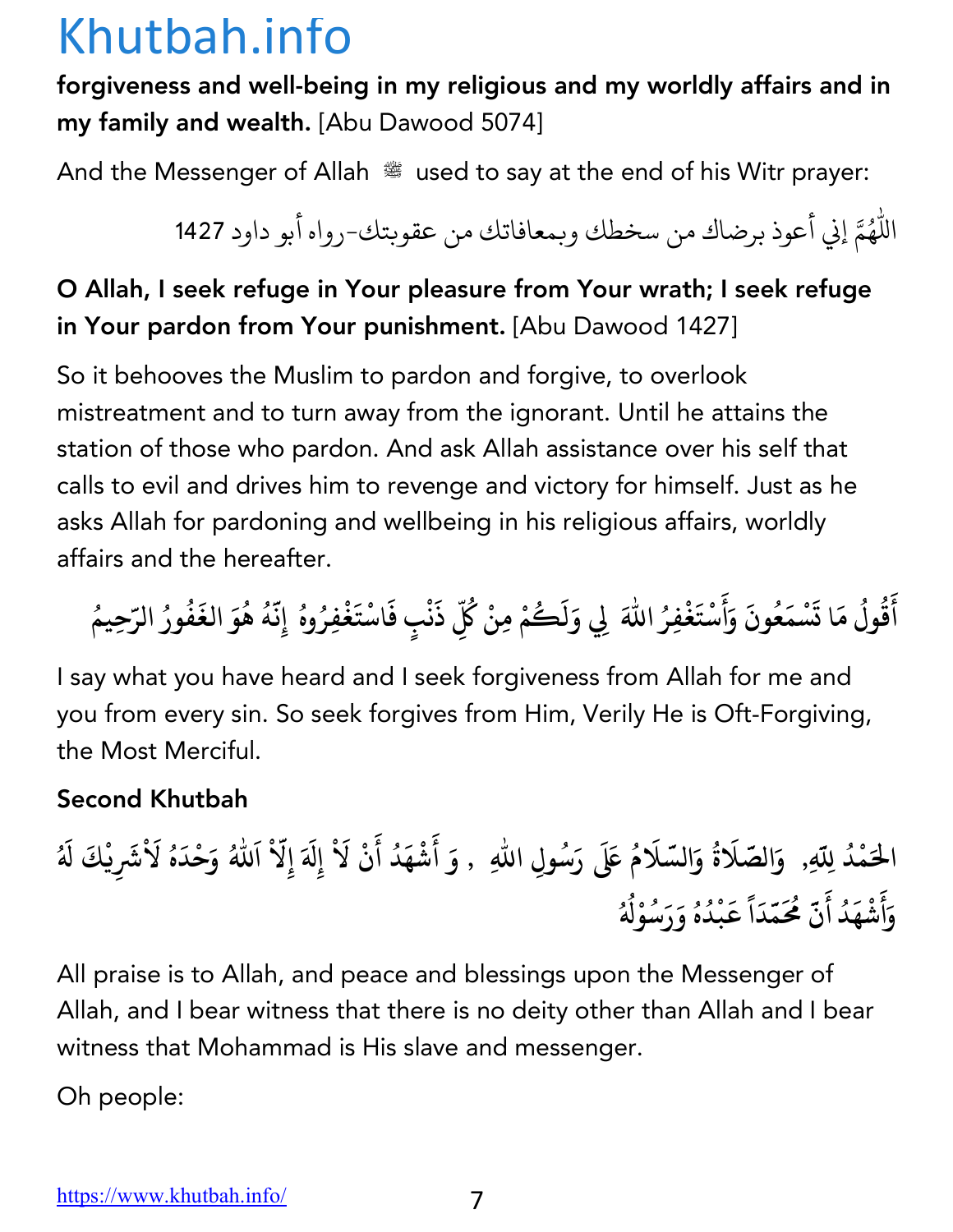Ramadan is the month of pardoning and forgiving, and mercy and beneficence, and liberation from the fire. For in Ramadan, the Lord abundantly pardons the sins of his servants, accepts the repentance, and overlooks misdeed and liberates many from the fire.

And the most deserving of Allah's pardoning are the people who pardon. The people who preserve their fast and perfected their night prayers. So if someone is ignorant towards them or wrongs them, their fasting restrains them from seeking victory for themselves. And they meet that with pardoning and forgiveness. And for this reason fasting is a shield, by means of which a person seeks protection from reprehensible words or actions. As Abu Hurairah (may Allah be pleased with him) narrated that the Prophet على الله Prophet

الصيام جنة فلا يرفث ولا يجهل، وإن امرؤ قاتله أو شاتمه فليقل: إني صائمي إني صائم-رواه البخاري 1904

Fasting is a shield so he shall neither behave obscenely nor foolishly. If a man fights or insults him, he shall say: I am fasting, I am fasting. [Al Bukhari 1904]

He should face someone who insults or injures him with: I am fasting, I am fasting. He should say it out loud whether it is an obligatory or voluntary fast to restrain himself from personal victory or revenge. And to explain what is withholding him from replying. And this is the sternest way of rebuking the aggressor.

And in Ramadan, the Night of Decree is better than 1000 months. The Prophet !instructed those who attain it to ask Allah Almighty for forgiveness. The mother of the believers, Aishah (may Allah be pleased with her) said: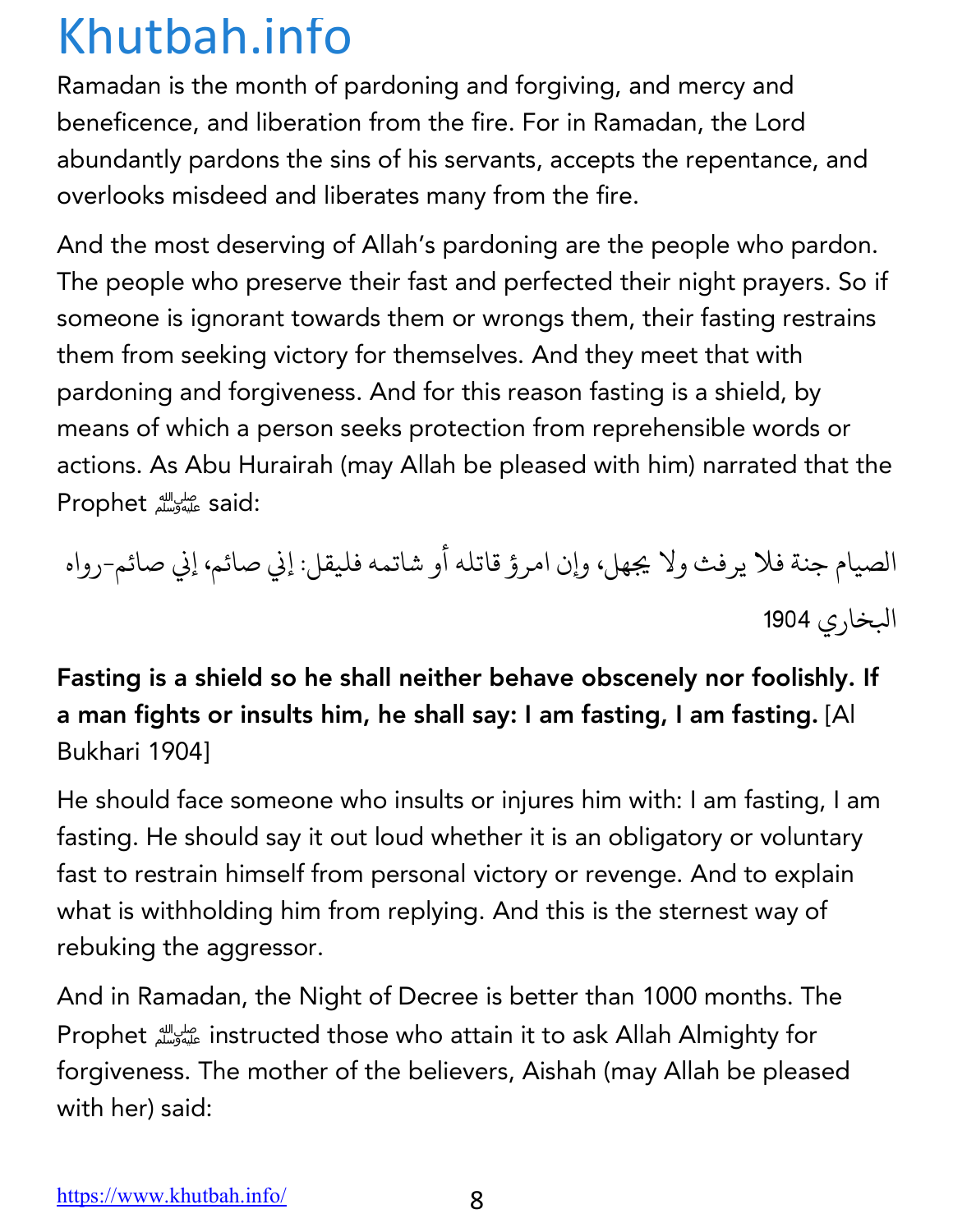قلت: يا رسول الله، أرأيت إن وافقت ليلة القدر ما أقول فيها؟ قال: قولي: اللَّهُمَّ إنك عفو كريم تحب العفو فاعف عني-رواه أحمد والترمذي 3513

O Messenger of Allah, what should I say if I come upon Laylatul-Qadr?" He said: Say: Allahumma innaka 'afuwwun tuhibbul-'afwa, fa'fu 'anni (O Allah, You are forgiving and love forgiveness, so forgive me). [Tirmithi 3513]

And this comprehensive supplication is among the most beneficial supplications. For the result of forgiveness in this world is wellbeing. And if Allah forgives someone he secures him from the afflictions, trials and hardships in this world. And forgiveness in the hereafter necessitates being saved from the fire and entering paradise. So whoever Allah forgives, Allah gives him wellbeing in this world and the hereafter. And whoever Allah gives wellbeing in this world and the hereafter will not know misfortunes and calamities. And happiness and joy will not depart from him.

We ask Allah Almighty to pardon and forgive us. O Allah, You are forgiving and love forgiveness, so forgive us. O Allah, we ask You for forgiveness and well-being in this world and in the Hereafter. Indeed Allah is All Hearing, Answering.

> هَذَا وَصَلُّوا وَسَلِّهُ <u>:</u> ֧֦֧֝<u>֘</u> وا عَلَى نَبِيِّكُم كَمَا أَمَرَكُمْ بِذلِكَ رَبُّكُ **∶** َ ैं।<br>। ∫<br>∫ **∶** ر<br>گ ِ<br>مْ , فَقَالَ **∶ ∶**

I conclude with this and send prayers of blessings and peace upon your Prophet as your Lord commanded:

إِن ֧֡֡֟֓<u>֡</u> ्<br>द اللَّهَ وَمَلَابِكَتَهُ يُصَلُّونَ عَلَى النَّبِيِّ ۚ يَا أَيُّهَا الَّذِينَ آمَنُوا صَلُّوا عَلَيْهِ وَسَلِّمُوا تَسْلِيمًا **∶** ֺ֧֦֧֦֧֝֝<u>֚</u> **∶** ُ ِّ بِيَّةٍ بِيَّةٍ بِيَّةٍ بِيَانِيَةٍ بِيَانِيَةٍ بِيَانِيَةٍ بِيَانِيَةٍ بِيَانِيَةٍ بِيَانِيَةٍ بِيَانِيَةٍ **.**<br>. ֧֡֡֟֓֓<u>֓</u> **∶** <u>:</u> ֧֡֡֟֟֓֟֟֟֟֟֟֟֟֟֟֟֟֟֡֟֟֟֡֬֟֟֟֟<u>֟</u> **∶** ∫<br>∫ **.**<br>. َ**∶ ا**<br>ا **∶ ا**<br>ا

Al Ahzaab (33) 56: Indeed, Allah confers blessing upon the Prophet, and His angels [ask Him to do so]. O you who have believed, ask [ Allah to confer] blessing upon him and ask [ Allah to grant him] peace.

https://www.khutbah.info/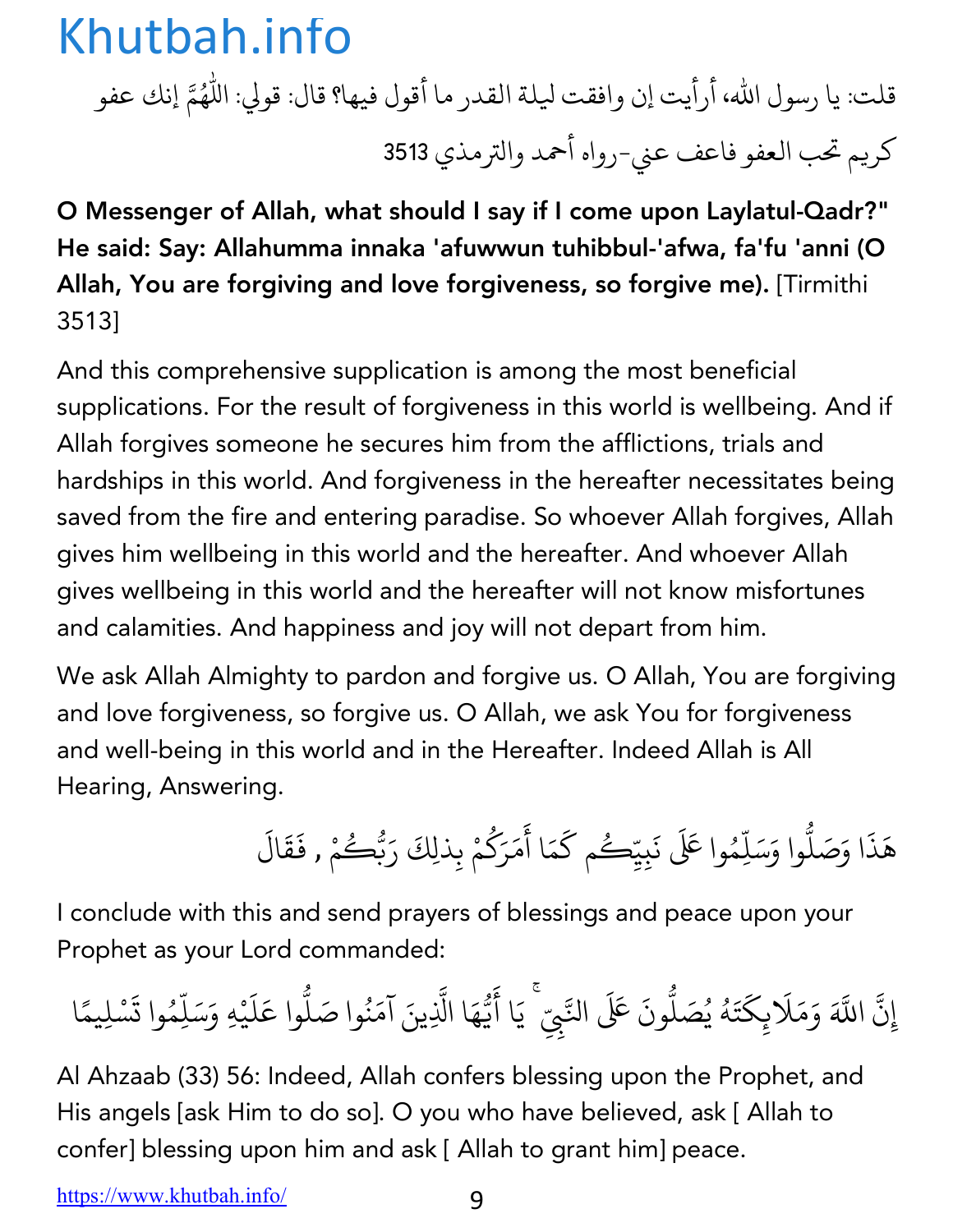اللَّهُمَّ اهْدِنا فِيمَنْ هَدَيْتَ وَعَافِنا فِيمَنْ عَافَيْتَ وَتَوَلَّنا فِيمَنْ تَوَلَّيْتَ وَبَارِكْ لنا فِيمَا ֧֦֧֦֧֦֧֦֧֚֝֝֝֝֬<br>֧֚֝<br>֧֚֝ المستقبل المستقبل المستقبل المستقبل المستقبل المستقبل المستقبل المستقبل المستقبل المستقبل المستقبل المستقبل ال<br>والمستقبل المستقبل المستقبل المستقبل المستقبل المستقبل المستقبل المستقبل المستقبل المستقبل المستقبل المستقبل ا ة<br>. **∶ ∶ ∶ ∶** َ ֧֧֦֧֦֧֦֧֚֚֝֝֝֝֬<br>֧֚֚֝<br>֧֚֝ **∶** ؚ<br>ؚ<br>ؚ أ َ ء<br>عُطَيْتَ وَقِنا شَرَّ مَا قَضَيْتَ إِنَّكَ تَقْضِي وَلاَ يُقْضَى عَلَيْكَ وَإِنَّهُ لاَ يَذِلُّ مَنْ وَالَيْتَ **∶ ∶ ∶** ِّ بِهِ ا ֢ׅ֢ׅ֦֧ׅ֧֦֧ׅ֧֦֧ׅ֧֦֧֚֝֝֟֟֟֟֟֟֟֟֟֟֟֓֡֟֜֟֜֜֓֜֓֟֓֜֓ **∶** ֧֡֝֟֓֝֟֟֟֜*֟* **∶** ֧֖֧֦֧֚֝֝<u>֘</u> تَبَارَكْتَ رَبَّنَا وَتَعَالَيْتَ **∶ َ** ्<br>। **ّ ∶ ∶** 

O Allah, guide us with those whom You have guided, grant us well-being among those You have granted well-being, be an ally to us along with those whom You are an ally to, and bless what You have bestowed upon us, and save us from the evil of what You have decreed. For verily You decree and none can decree over You. He whom You support can never be humiliated. Glory is to You, our Lord, You are Blessed and Exalted.

اللَّهُمَّ إِنَّا نَسْأَلُكَ مِنَ الْخَيْرِ كُلِّهِ عَاجِلِهِ وَآجِلِهِ مَا عَلِمْنا مِنْهُ وَمَا لَمْ نَعْلَمْ وَنَعُوذُ بِكَ ֧֖֧֦֧֦֧֦֧֚֚֝֝֝֬<br>֧֚֝<br>֧֝ ُ **∶** .<br>ا **∶** ل ُ ؚ<br>ۣ ْ∫<br>່ **∶ ∶** ١, **∶ ∶ ∶** المستقبل المستقبل المستقبل المستقبل المستقبل المستقبل المستقبل المستقبل المستقبل المستقبل المستقبل المستقبل ال<br>والمستقبل المستقبل المستقبل المستقبل المستقبل المستقبل المستقبل المستقبل المستقبل المستقبل المستقبل المستقبل ا ؚ<br>ؚ مِنَ الشَّرِّ كُلِّهِ عَاجِلِهِ وَآجِلِهِ مَا عَلِمْنا مِنْهُ وَمَا لَمْ نَعْلَمْ اللَّهُمَّ إِنَّا نَسْأَلُكَ مِنْ خَيْرِ مَا ∫<br>່ **∶ ∶** ١, ्<br>। .<br>י ُ **∶** ؚ<br>ا ់<br>: ل ُ ्<br>। سَأَلَكَ عَبْدُكَ وَنَبِيُّكَ وَنَعُوذُ بِكَ ֺ<u>֓</u> **ृ** ل **∶** ֢֚֝֝֟֟֟֟֟֟֟֟֜ **Andrew Communication** ्<br>। **∶ ∶ ∶** ُ ، مِنْ شَرِّ مَا عَاذَ بِهِ عَبْدُكَ وَنَبِيُّكَ اللَّهُمَّ إِنَّا نَسْأَلُكَ **∶** ֢֝֝֝֝֝֟֟֟֟֟֟֟֟֟֜ **Andrew Communication ∶ ∶** <u>:</u> ُ **∶** <u>َ</u> .<br>ن ل ُ ؚ<br>ؚ الْجَنَّةَ وَمَا قَرَّبَ إِلَيْهَا مِنْ قَوْلٍ أَوْ عَمَلٍ وَنَعُوذُ بِكَ مِنَ النَّارِ وَمَا قَرَّبَ إِلَيْهَا مِنْ قَوْلٍ أَوْ ْ **∶** ֧֖֧֦֧֚֚֝֝֝֬<br>֧֚֝ ؚ<br>: **، ∶** ْ **∶ ∶** ֺ<u>֓</u> **∶ ∶** ُ ֧֖֧֦֚֚֚֚֝֝֝֬֝<br>֧֚֚֝<br>֧֚֝ **∶** ֧֧֧֝֟֓֕֝֟֓֕֬֝֬֝֟֓֓֬֝֬֝֬֝֬֝֬֝֬֝֬֝֬֝֟֓֬֝֬֝֓֬֝֬֓֝֬ **∶** ْ **∶** َ ْ عَمَلٍ وَنَسْأَلُكَ أَنْ تَجْ ؚ<br>֧֡֡֟֟֓֟֓֟֓֟֓֟֓֟֓֝֬֝֟֓֝֬֝֟֟֓<u>֘</u> **∶** ز **∶** <u>َّ</u> ֧֦֦֧֚֝֝<u>֓</u> ل ِّ بِهِ ا **∶** مَلَ كُلَّ قَضَاءٍ قَضَيْتَهُ لَنا خَيْرً **∶ Andrew Communication ∶** ا

O Allah, We ask You for all that is good, in this world and in the Hereafter, what we know and what we do not know. O Allah, we seek refuge with You from all evil, in this world and in the Hereafter, what we know and what we do not know. O Allah, we ask You for the good that Your servant and Prophet has asked You for, and we seek refuge with You from the evil from which Your servant and Prophet sought refuge. O Allah, we ask You for Paradise and for that which brings one closer to it, in word and deed, and we seek refuge in You from Hell and from that which brings one closer